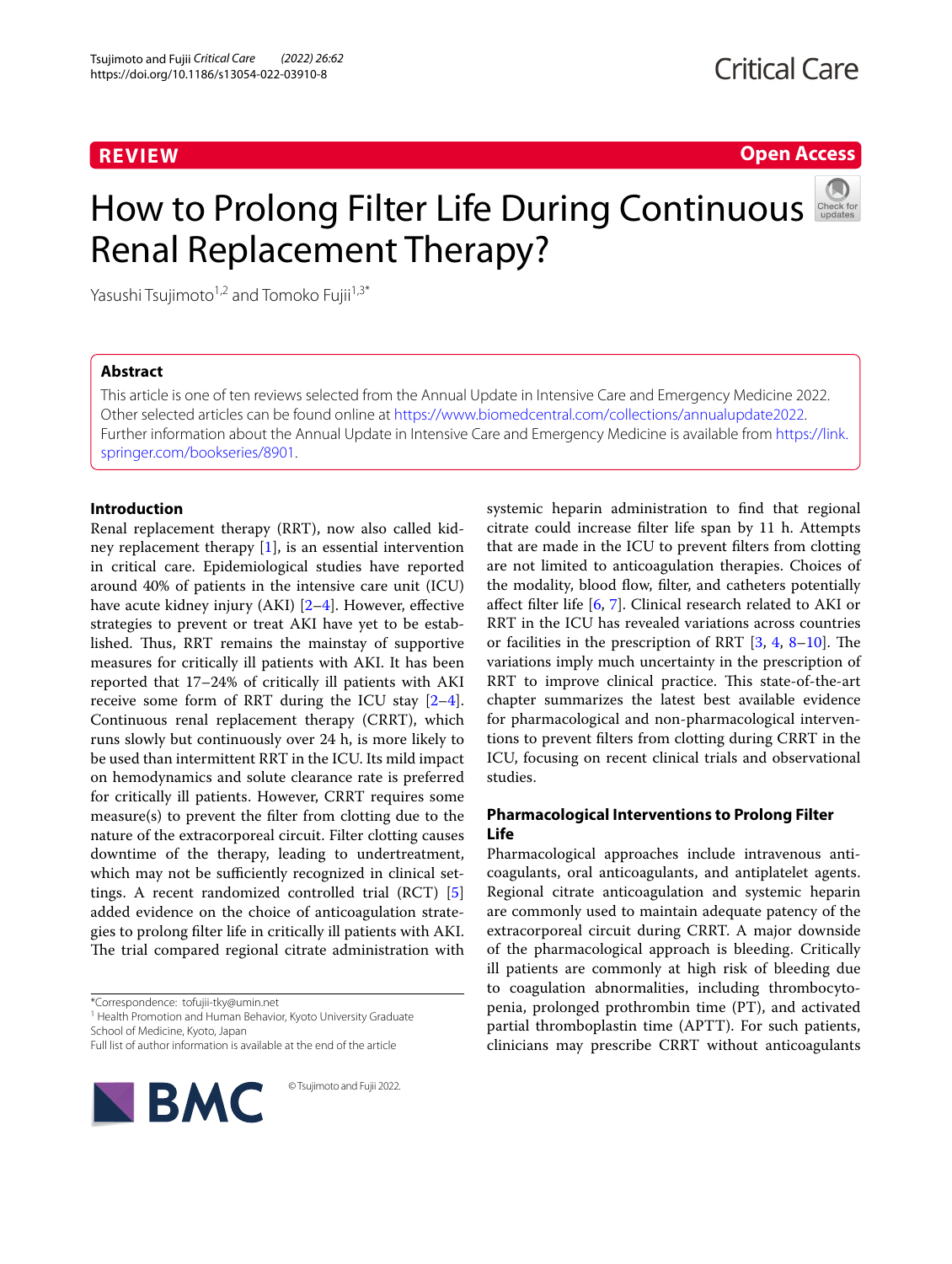| Intervention                                            | <b>Number of trials</b> | <b>Total number of</b><br>participants in the<br>trials |
|---------------------------------------------------------|-------------------------|---------------------------------------------------------|
| Anticoagulants                                          |                         |                                                         |
| Regional citrate anticoagulation                        | 14                      | 1697                                                    |
| Systemic heparin infusion                               | 24                      | 1837                                                    |
| Low molecular weight heparin                            |                         | 584                                                     |
| Regional heparin with protamine reversal                | 6                       | 441                                                     |
| Nafamostat mesylate                                     | $\mathfrak{D}$          | 133                                                     |
| Direct thrombin inhibitors (hirudin and bivalirudin)    | 3                       | 53                                                      |
| Antiplatelet agents                                     |                         |                                                         |
| Prostaglandin I2 inhibitors (epoprostenol and iloprost) | 5                       | 154                                                     |
| Prostaglandin E1 inhibitors (Alprostadil)               |                         | 54                                                      |
| Glycoprotein Ilb/Illa antagonists (tirofiban)           |                         | 40                                                      |
| Placebo or no pharmacological intervention              | 3                       | 177                                                     |

<span id="page-1-0"></span>**Table 1** Pharmacological interventions investigated in randomized clinical trials for preventing clotting during continuous renal replacement therapy. Adapted from a Cochrane systematic review [[6](#page-4-4)] and the RICH trial [\[5\]](#page-4-3)

for flter clotting prevention, concerned that the bleeding risk exceeds the benefts of the drug in providing an extended circuit life. In fact, a recent large multinational clinical trial of CRRT reported that 24% of patients did not receive any anticoagulants during CRRT [[9\]](#page-4-9).

However, the evidence to support the practice, i.e., no anticoagulation for CRRT in patients at high risk of bleeding, is scarce. Only small and inconclusive trials have examined the effects of pharmacological interventions, including systemic heparin, regional heparin with protamine reversal, and nafamostat mesylate, on flter life and bleeding events compared with no anticoagulation (Table [1](#page-1-0)) [\[11](#page-4-10)–[13\]](#page-4-11).

## **Regional Citrate Anticoagulation Versus Systemic Heparin, Low Molecular Weight Heparin, or Regional Heparin with Protamine Reversal**

The Kidney Disease: Improving Global Outcomes (KDIGO) guidelines suggest using regional citrate anticoagulation for CRRT based on a low certainty of evidence  $[14]$  $[14]$ . The mechanism of action of regional anticoagulation with citrate is that citrate chelates calcium and acts as a local anticoagulant when administered preflter, reducing the risk of bleeding compared to systemic anticoagulation. However, citrate poses a risk of hypocalcemia, metabolic acidosis, or metabolic alkalosis if partially metabolized and accumulated.

An observational study from Germany  $(n=1059)$ reported that citrate accumulated in 2% of patients in the frst 48 h of continuous venovenous hemodialysis (CVVHD) in the ICU  $[15]$ . In addition, the study explored the predictability of lactate clearance for citrate accumulation and reported a threshold of 24.3% at 12 h of CRRT. The finding suggested regional citrate anticoagulation can be used safely with close monitoring of lactate clearance. A Cochrane review published in 2020 summarized the evidence from RCTs. Regional citrate anticoagulation probably decreases major bleeding events with no diference in successful prevention of clotting compared with systemic heparin [\[6](#page-4-4)].

The RICH trial was the largest so far, enrolling 596 patients, to compare the efects of regional citrate anticoagulation with those of systemic heparin anticoagulation on filter life and mortality  $[5]$  $[5]$ . The trial was terminated after the frst interim analysis for the early proof of the superiority of regional citrate anticoagulation on flter life and futility in efects on mortality at 90 days. With the available data, anticoagulation with regional citrate signifcantly prolonged flter life (mean diference, 11.2 h [95% CI 8.2–14.3]) and reduced bleeding complications (odds ratio, 0.27 [95% CI 0.15–0.49]).

Regional citrate anticoagulation was compared with systemic low molecular weight heparin (LMWH) in two trials (n = 268 in total) [[6\]](#page-4-4). The larger trial (n = 215) using nadroparin reported similar flter life in the two groups (median, 27 h vs. 26 h); however, adverse events that required discontinuation of study anticoagulant occurred more frequently with nadroparin  $(2\% \text{ vs. } 19\%)$  [\[16](#page-4-14)]. Three trials compared regional anticoagulation with regional heparin accompanied by protamine reversal  $(n=252$  in total) [\[6\]](#page-4-4). The largest trial ( $n=212$ ) found longer filter life with regional citrate anticoagulation (median, 39.2 h vs. 22.8 h)  $[17]$  $[17]$ . The two largest RCTs in these two comparisons showed superiority of regional citrate anticoagulation over the comparator in terms of flter life and adverse events. Unfortunately, no trial has been conducted to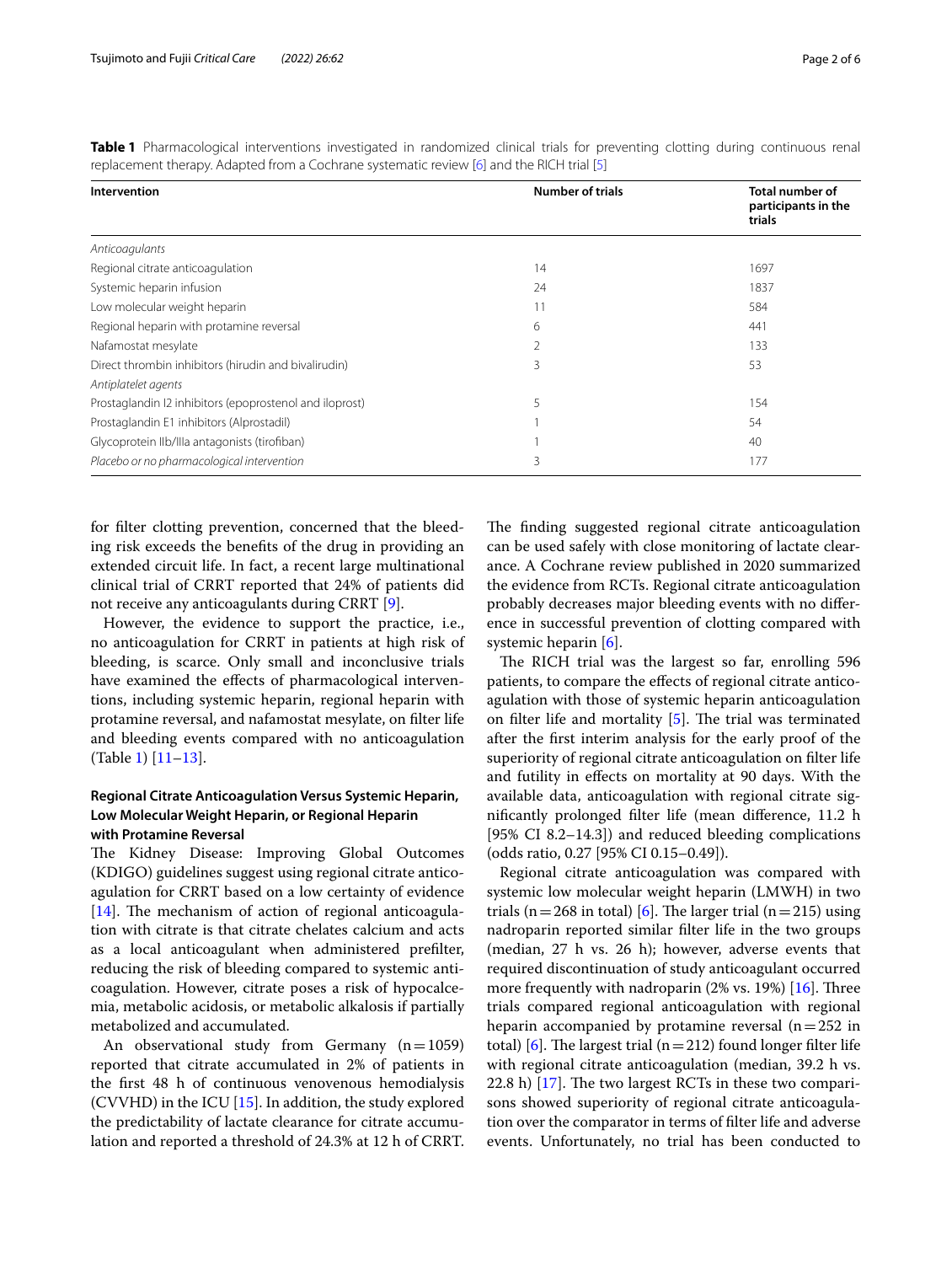compare regional citrate anticoagulation with other anticoagulation strategies [[6\]](#page-4-4).

## **Systemic Heparin Versus Regional Heparin with Protamine Reversal, Low Molecular Weight Heparin, Thrombin Antagonists, or Antiplatelet Agents**

KDIGO guidelines recommend using either unfractionated or low molecular weight heparin, rather than other anticoagulants during CRRT in patients with contraindications for citrate, such as liver failure or shock representing a risk of citrate accumulation [[14\]](#page-4-12). Alternatives include nafamostat mesylate, thrombin antagonists (e.g., hirudin or bivalirudin), and antiplatelet agents (e.g., epoprostenol, iloprost, alprostadil, or tirofban).

A recent large multinational RCT showed that less than 3% of patients undergoing CRRT received such alternative anticoagulation strategies [\[9](#page-4-9)]. In addition, the recent Cochrane systematic review found no convincing evidence to indicate the 102 superiority or inferiority of systemic heparin, regional heparin with protamine reversal, LMWH, or other alternative anticoagulants [[6\]](#page-4-4).

#### **Implications for Clinicians and Future Research on Pharmacological Interventions**

- Benefts from any pharmacological intervention compared to no pharmacological intervention are uncertain, particularly in patients at high risk of bleeding.
- If there is no contraindication, regional citrate anticoagulation is the frst choice as a pharmacological strategy to maintain flter patency.
- Clinical research is needed to investigate which/ whether anticoagulants should be used for patients at high risk of bleeding or patients with contraindication/s to regional citrate anticoagulation.

## **Non‑pharmacological Interventions to Prolong Filter Life**

Non-pharmacological interventions to prolong flter life during CRRT include the strategic selection of modalities, blood flow rates, catheter sites and types, and filters. However, the efects of those non-pharmacological interventions in patients undergoing CRRT have not been well studied compared with pharmacological interventions. Only a few randomized trials have been conducted so far (Table [2\)](#page-2-0); furthermore, most studies were conducted more than a decade ago [\[7](#page-4-5)]. The clinical practice in this feld has changed dramatically, as exemplifed by the widespread use of regional citrate. However, some evidence, including "no evidence of efect", may inform clinicians in decisions on the use of non-pharmacological <span id="page-2-0"></span>**Table 2** Non-pharmacological interventions investigated in randomized clinical trials for preventing clotting during continuous renal replacement therapy. Adapted from a Cochrane systematic review [[7](#page-4-5)]

| <b>Interventions</b>                                            | <b>Number</b><br>of trials | Number of<br>participants in<br>the trials |
|-----------------------------------------------------------------|----------------------------|--------------------------------------------|
| Modes                                                           |                            |                                            |
| CVVH, CVVHD, or CVVHDF                                          | 10                         | 520                                        |
| Pre-dilution or post-dilution                                   | 2                          | 48                                         |
| <b>Blood flow</b>                                               |                            |                                            |
| Higher blood flow or standard blood flow                        | $\mathcal{P}$              | 134                                        |
| Catheter types                                                  |                            |                                            |
| Long or short catheter                                          |                            | 100                                        |
| Surface-modified double-lumen catheter                          | 1                          | 236                                        |
| Filter types                                                    |                            |                                            |
| AN69ST                                                          | 3                          | 76                                         |
| More and shorter hollow fiber                                   | 1                          | 6                                          |
| Flat plate fiber <sup>a</sup>                                   | 1                          | 38                                         |
| Filter with a larger membrane surface<br>area <sup>a</sup>      | 1                          | 38                                         |
| Others                                                          |                            |                                            |
| Single- or double-site infusion<br>anticoagulation <sup>a</sup> | 1                          | 38                                         |

<sup>a</sup> From one study embedding three comparisons. *CVVH* continuous venovenous hemofltration, *CVVHD* continuous venovenous hemodialysis, *CVVHDF* continuous venovenous hemodiafltration, *AN69ST* polyethylenimine-treated AN69 membrane

interventions and is, therefore, summarized here with some recent observational fndings.

#### **Modes of Continuous Renal Replacement Therapy**

Standard modes of CRRT include continuous venovenous hemofltration (CVVH), CVVHD, and continuous venovenous hemodiafiltration (CVVHDF). Theoretically, CVVH has a better clearance of medium-sized solutes than CVVHD, but in practice it has been suggested that CVVHD provides equivalent clearance [[18\]](#page-4-16).

Although many studies have compared diferent modes of CRRT to each other for solute clearance or mortality, flter life was seldom measured as an outcome [\[7](#page-4-5)]. Limited available evidence  $(n=77$  in total) shows that CVVHD or CVVHDF might prolong flter life compared with CVVH [[18,](#page-4-16) [19](#page-4-17)]. However, a single-center observational study published in 2021 ( $n=284$ ) reported no diference in flter life between CVVHD and CVVHDF (median, 16.4 h vs. 16.8 h) [[20\]](#page-4-18).

When CVVH or CVVHDF is used, replacement fluid can be infused before and/ or after the flter: pre-dilution and/or post-dilution. The effect of pre-dilution on filter life was compared with post-dilution in two very small RCTs ( $n=47$  in total) [\[7\]](#page-4-5). The pooled effect reported in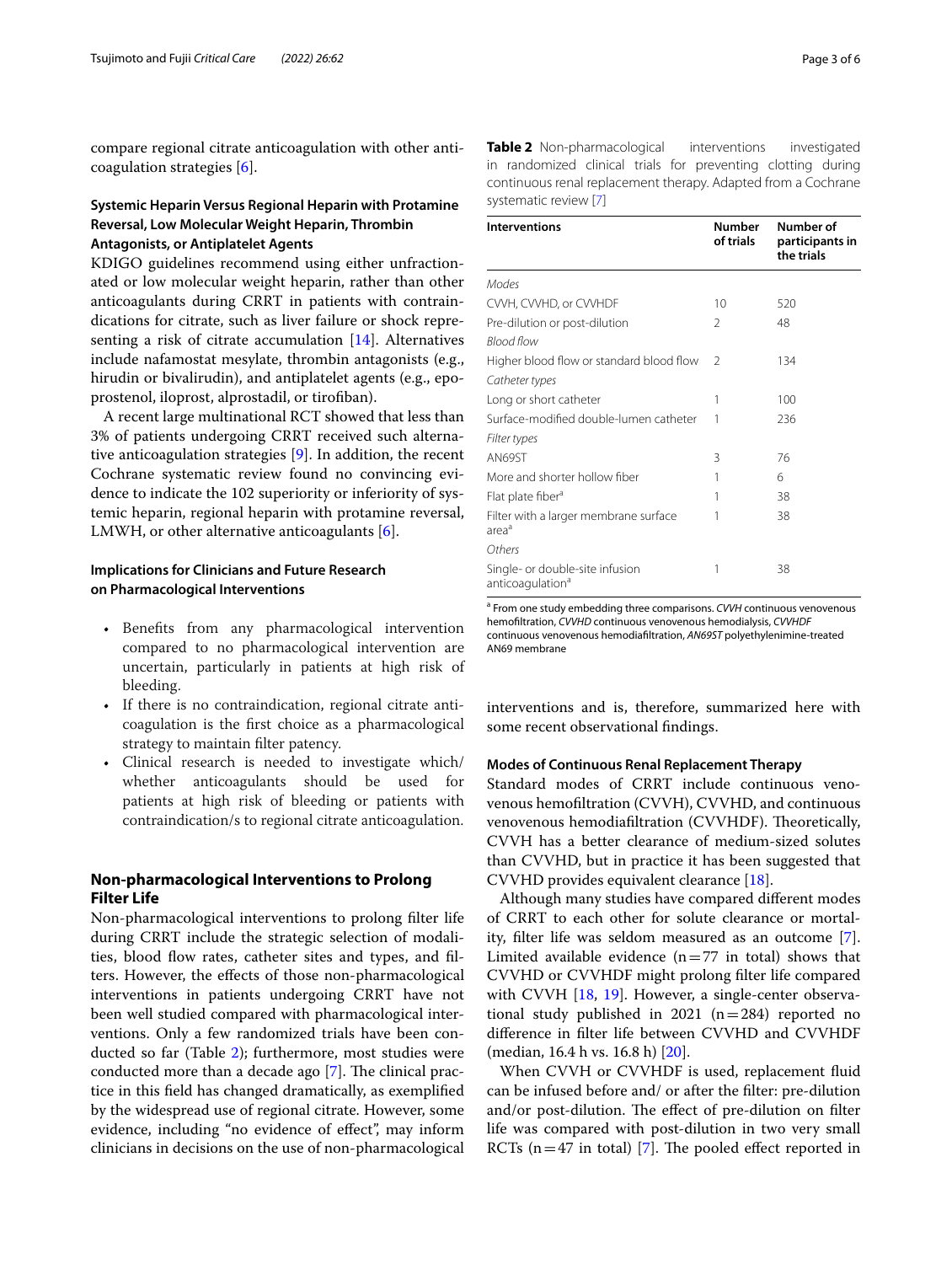the recent Cochrane systematic review implied that predilution fltration might improve flter lifespan compared with the post dilution technique [[7](#page-4-5)]. Pre-dilution CRRT aims to decrease hemoconcentration; however, excessive hemodilution reduces solute clearance. To this end, replacement fuid may be split between pre- and post-flter, or blood flow rate may be kept high at at least 200 ml/ min [[21](#page-4-19)].

#### **Blood Flow Rate**

The blood flow rate of CRRT is variably prescribed from 80 to >300 ml/min worldwide [[22,](#page-4-20) [23\]](#page-4-21). Expert consensus recommends a blood flow rate of  $>200$  ml/min [\[24](#page-4-22)]. However, evidence from two RCTs  $(n = 499$  in total) found that a higher blood flow rate may make little or no diference to circuit lifespan compared with a standard blood flow rate [\[7\]](#page-4-5). In addition, a recent observational study suggested that low blood flow did not independently afect flter life [[20\]](#page-4-18).

#### **Vascular Access and Catheter Types**

KDIGO guidelines [\[14](#page-4-12)] recommend using uncufed, non-tunneled dialysis catheters, rather than tunneled catheters for initiating CRRT, based on a small RCT [[25\]](#page-4-23). The RCT ( $n = 34$ ) showed less dysfunction, fewer infectious or thrombotic complications, and more prolonged catheter survival with tunneled catheters [\[25](#page-4-23)]. However, tunneled catheters required increased insertion time and resulted in more femoral hematomas. The uncertainty of the fndings due to the small sample size and uncommon catheter insertion procedure for CRRT settings precluded the recommendation of tunneled catheters [\[14\]](#page-4-12). A RCT comparing the functionalities of tunneled and non-tunneled catheters as the initial catheter for CRRT was registered (ClinicalTrials.gov Identifer: NCT03496935); however, the trial status is unclear. The guidelines recommend using the right jugular vein, then the femoral vein, the left jugular vein, and the subclavian vein in this order when inserting catheters [[14](#page-4-12)], based on observational studies. Catheters in the right jugular vein have fewer complication of stenosis or thrombosis as they have a straight course into the superior vena cava and the least contact with the vessel wall. By contrast, a catheter inserted through the subclavian or the left jugular vein has one or more angulations, which increases the risk of contact with blood vessels. An RCT ( $n = 750$ ) that included patients having CRRT or intermittent hemodialysis showed little diference between femoral or jugular catheter placement in catheter survival and complications except in patients with a high body mass index [\[26](#page-4-24)].

Several types of catheters have also been studied [\[7](#page-4-5)]. Compared with short catheters targeting tip placement in the superior vena cava, long catheters arriving in the right atrium may prolong the flter life [[27\]](#page-4-25). A surfacemodifed double-lumen 177 catheter compared with a standard double-lumen catheter may also extend flter life [[28\]](#page-4-26).

#### **Types of Filters**

Many flters have been examined for efects on clinical outcomes; however, most evidence is of very low certainty [\[7](#page-4-5)]. Polyethylenimine-coated AN69 membranes (AN69ST), in which unfractionated heparin is bound onto the polymers, have been suggested to reduce the need for anticoagulation during CRRT [[29,](#page-5-0) [30](#page-5-1)]. However, the AN69ST membrane has yet to be proven to provide longer flter life than other membranes in randomized studies ( $n = 56$  in total) [[7\]](#page-4-5). Furthermore, a small RCT suggested that citrate would provide better regional anticoagulation than AN69ST membranes in patients at high risk of bleeding [[31](#page-5-2)]. As such, AN69ST should not be used to extend flter life at this stage. Two RCTs are currently underway to determine the impact of AN69ST on flter life (ClinicalTrials.gov Identifers: NCT03426943 and NCT01779635).

For the other types of flter, including flters with more and shorter fbers, hollow fbers, or fat plate fbers, and flters with large membrane areas, there is no reliable evidence regarding their impact on flter life [\[7](#page-4-5)].

## **Implications for Clinicians and Future Research on Non‑pharmacological Interventions**

- Convection predominant modes may shorten the flter life; however, the evidence is uncertain.
- Keeping blood flow rates greater than 200 ml/min appears not to prolong flter life.
- Jugular access does not have evident superiority over femoral access in terms of flter life.
- There is insufficient evidence on the effects of nonpharmacological interventions on preventing flter clotting during CRRT to be able to make recommendations for routine practice. In particular, up-to-date evidence is lacking.

#### **Conclusion**

The recent RICH trial  $[5]$  $[5]$  confirmed evidence that regional citrate anticoagulation provides longer flter life than systemic heparin anticoagulation during CRRT in critically ill patients. The effects of other anticoagulants, even compared with no anticoagulation, are uncertain. Non-pharmacological interventions have not been investigated sufficiently. With the widespread use of regional citrate anticoagulation over the last decade, high quality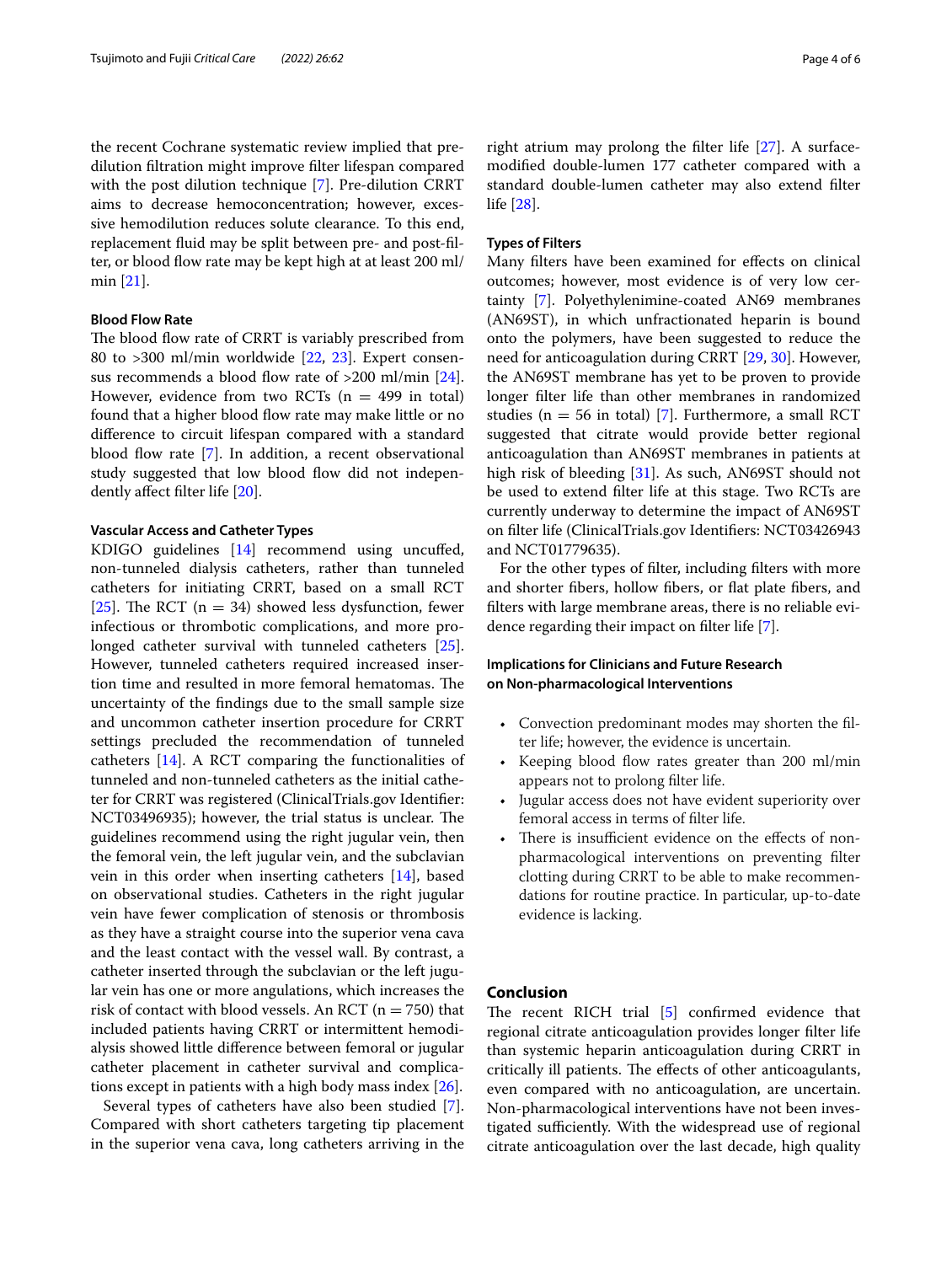#### **Acknowledgements**

This work was supported by Grant-in-Aid for Early-Career Scientists (JSPS 214KAKENHI 21K16580) to TF. We appreciate all staff in the critical care field for their support and contribution to the clinical research.

#### **Authors' contributions**

YT and TF had conceived the review article, written the manuscript, and read and approved the fnal manuscript.

#### **Funding**

The publication costs were funded by Grant-in-Aid for Early-Career Scientists (JSPS KAKENHI 21K16580) to TF. The funding source had no role in the design of this study and did not have any role during its execution, analyses, interpretation of the data, or decision to submit results.

#### **Availability of data and material**

Not applicable.

#### **Declarations**

**Ethics approval and consent to participate** Not applicable.

#### **Consent for publication**

Not applicable.

#### **Competing interests**

The authors declare that they have no competing interests.

#### **Author details**

<sup>1</sup> Health Promotion and Human Behavior, Kyoto University Graduate School of Medicine, Kyoto, Japan. <sup>2</sup> Scientific Research Works Peer Support Group (SRWS-PSG), Osaka, Japan. <sup>3</sup>Intensive Care Unit, Jikei University Hospital, Tokyo, Japan.

## Published online: 22 March 2022

#### **References**

- <span id="page-4-0"></span>1. Levey AS, Eckardt KU, Dorman NM, et al. Nomenclature for kidney function and disease: report of a kidney disease: improving global outcomes (KDIGO) consensus conference. Kidney Int. 2020;97:1117–29.
- <span id="page-4-1"></span>2. Nisula S, Kaukonen KM, Vaara ST, et al. Incidence, risk factors and 90-day mortality of patients with acute kidney injury in Finnish intensive care units: the FINNAKI study. Intensive Care Med. 2013;39:420–8.
- <span id="page-4-6"></span>3. Hoste EA, Bagshaw SM, Bellomo R, et al. Epidemiology of acute kidney injury in critically ill patients: the multinational AKI-EPI study. Intensive Care Med. 2015;41:1411–23.
- <span id="page-4-2"></span>4. Fujii T, Uchino S, Doi K, Sato T, Kawamura T, et al. Diagnosis, management, and prognosis of patients with acute kidney injury in Japanese intensive care units: the JAKID study. J Crit Care. 2018;47:185–91.
- <span id="page-4-3"></span>5. Zarbock A, Kullmar M, Kindgen-Milles D, et al. Efect of regional citrate anticoagulation vs systemic heparin anticoagulation during continuous kidney replacement therapy on dialysis flter life span and mortality among critically ill patients with acute kidney injury: a randomized clinical trial. JAMA. 2020;324:1629–39.
- <span id="page-4-4"></span>6. Tsujimoto H, Tsujimoto Y, Nakata Y, Fujii T, Takahashi S, Akazawa M, Kataoka Y. Pharmacological interventions for preventing clotting of extracorporeal circuits during continuous renal replacement therapy. Cochrane Database Syst Rev. 2020;3:CD012467.
- <span id="page-4-5"></span>7. Tsujimoto Y, Miki S, Shimada H, Tsujimoto H, Yasuda H, Kataoka Y, Fujii T. Nonpharmacological interventions for preventing clotting of

extracorporeal circuits during continuous renal replacement therapy. Cochrane Database Syst Rev. 2021;9:CD013330.

- <span id="page-4-7"></span>8. Schneider AG, Bellomo R, Bagshaw SM, et al. Choice of renal replacement therapy modality and dialysis dependence after acute kidney injury: a systematic review and meta-analysis. Intensive Care Med. 2013;39:987–97.
- <span id="page-4-9"></span>Bagshaw SM, Wald R, Adhikari NKJ, et al. Timing of initiation of renal-replacement therapy in acute kidney injury. N Engl J Med. 2020;383:240–51.
- <span id="page-4-8"></span>10. Gaudry S, Hajage D, Schortgen F, et al. Initiation strategies for renal-replacement therapy in the intensive care unit. N Engl J Med. 2016;375:122–33.
- <span id="page-4-10"></span>11. Choi JY, Kang YJ, Jang HM, et al. Nafamostat mesilate as an anticoagulant during continuous renal replacement therapy in patients with high bleeding risk: a randomized clinical trial. Medicine (Baltimore). 2015;94:e2392.
- 12. Bellomo R, Teede H, Boyce N. Anticoagulant regimens in acute continuous hemodiafltration: a comparative study. Intensive Care Med. 1993;19:329–32.
- <span id="page-4-11"></span>13. Lee YK, Lee HW, Choi KH, Kim BS. Ability of nafamostat mesilate to prolong flter patency during continuous renal replacement therapy in patients at high risk of bleeding: a randomized controlled study. PLoS ONE. 2014;9:e108737.
- <span id="page-4-12"></span>14. KDIGO AKI Work Group. KDIGO clinical practice guideline for acute kidney injury. Kidney Int Suppl. 2012;2:1–138.
- <span id="page-4-13"></span>15. Khadzhynov D, Dahlinger A, Schelter C, et al. Hyperlactatemia, lactate kinetics and prediction of citrate accumulation in critically ill patients undergoing continuous renal replacement therapy with regional citrate anticoagulation. Crit Care Med. 2017;45:e941–6.
- <span id="page-4-14"></span>16. Oudemans-van Straaten HM, Bosman RJ, Koopmans M, et al. Citrate anticoagulation for continuous venovenous hemofltration. Crit Care Med. 2009;37:545–52.
- <span id="page-4-15"></span>17. Gattas DJ, Rajbhandari D, Bradford C, Buhr H, Lo S, Bellomo R. A randomized controlled trial of regional citrate versus regional heparin anticoagulation for continuous renal replacement therapy in critically ill adults. Crit Care Med. 2015;43:1622–9.
- <span id="page-4-16"></span>18. Ricci Z, Ronco C, Bachetoni A, et al. Solute removal during continuous renal replacement therapy in critically ill patients: convection versus difusion. Crit Care. 2006;10:R67.
- <span id="page-4-17"></span>19. Saudan P, Niederberger M, De Seigneux S, et al. Adding a dialysis dose to continuous hemofltration increases survival in patients with acute renal failure. Kidney Int. 2006;70:1312–7.
- <span id="page-4-18"></span>20. Sansom B, Sriram S, Presneill J, Bellomo R. Low blood flow continuous veno-venous haemo-dialysis compared with higher blood fow continuous veno-venous haemodiafltration: efect on alarm rates, flter life, and azotaemic control. Blood Purif. 2021 May;19:1–8. [https://doi.org/10.1159/](https://doi.org/10.1159/000516146) [000516146.](https://doi.org/10.1159/000516146) Epub ahead of print.
- <span id="page-4-19"></span>21. Clark WR, Turk JE, Kraus MA, Gao D. Dose determinants in continuous renal replacement therapy. Artif Organs. 2003;27:815–20.
- <span id="page-4-20"></span>22. Fealy N, Aitken L, Toit E, Baldwin I. Continuous renal replacement therapy: current practice in Australian and New Zealand intensive care units. Crit Care Resusc. 2015;17:83–91.
- <span id="page-4-21"></span>23. Uchino S, Bellomo R, Morimatsu H, et al. Continuous renal replacement therapy: a worldwide practice survey. The beginning and ending supportive therapy for the kidney (B.E.S.T. kidney) investigators. Intensive Care Med. 2007;33:1563–70.
- <span id="page-4-22"></span>24. Ronco C, Ricci Z, De Backer D, et al. Renal replacement therapy in acute kidney injury: controversy and consensus. Crit Care. 2015;19:146.
- <span id="page-4-23"></span>25. Klouche K, Amigues L, Deleuze S, Beraud JJ, Canaud B. Complications, efects on dialysis dose, and survival of tunneled femoral dialysis catheters in acute renal failure. Am J Kidney Dis. 2007;49:99–108.
- <span id="page-4-24"></span>26. Parienti J-J, Thirion M, Mégarbane B, et al. Femoral vs jugular venous catheterization and risk of nosocomial events in adults requiring acute renal replacement therapy: a randomized controlled trial. JAMA. 2008;299:2413–22.
- <span id="page-4-25"></span>27. Morgan D, Ho K, Murray C, Davies H, Louw J. A randomized trial of catheters of diferent lengths to achieve right atrium versus superior vena cava placement for continuous renal replacement therapy. Am J Kidney Dis. 2012;60:272–9.
- <span id="page-4-26"></span>28. Meier P, Meier R, Turini P, Friolet R, Blanc E. Prolonged catheter survival in patients with acute kidney injury on continuous renal replacement